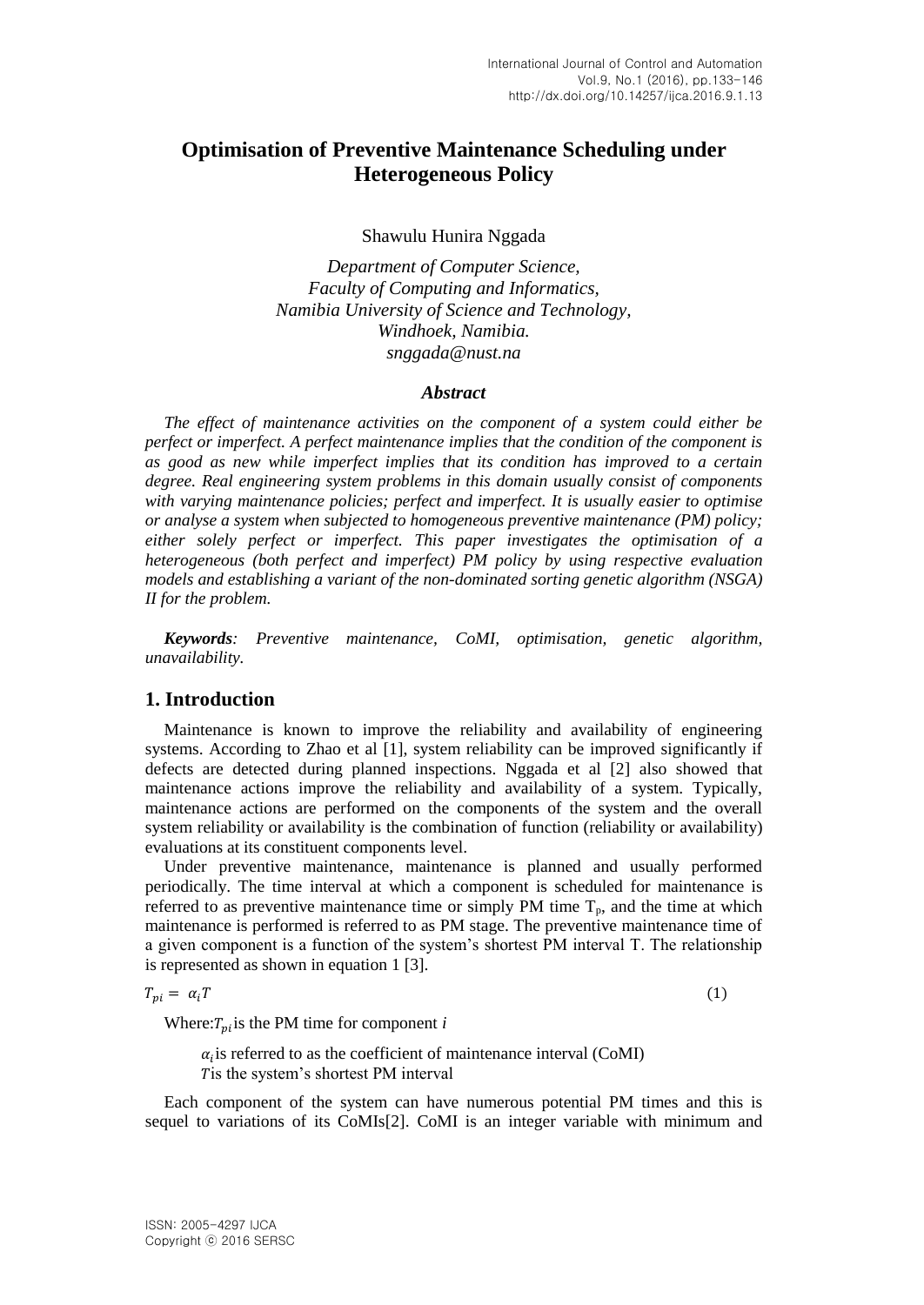maximum value as discussed in section 3 of this paper. Hence, if the potential PM time of the *i-th* component is represented by  $poT_{ni}$ , then the following holds.

$$
poT_{pi} = \{ T_{pi1}, T_{pi2}, T_{pi3}, T_{pi4}, T_{pi5}, \dots, T_{pi(n-1)}, T_{pik} \}
$$
 (2)

Where: *k* is the total number of potential PM times for the *i-th* component

Equation 2 simply denotes the various options of PM time for a single component (the *i-th* component) of the system. The PM time of the component will be one of those indicated in equation 2 and therefore, the following holds.

$$
At_p \varepsilon \, p \, o \, T_{pi} \cdot E_1 t_p \, \mathcal{O} \, T_{pi} = t_p \tag{3}
$$

The potential PM schedule (PMS) of a systems is usually represented as shown in equation 4.

$$
PMS = \{ T_{p1}, T_{p2}, T_{p3}, T_{p4}, T_{p5}, \dots, T_{p(m-1)}, T_{pm} \}
$$
\n(4)

Where:*m* is the total number of components under the PM policy

From equation 2, it follows that each element of the PMS in equation 4 is a selection from its potential PM times. For instance, considering a simple and trivial case of a system with 3 components and each having 3 potential PM times, this would mean that there are  $3<sup>3</sup>$  (27) potential maintenance schedules[15]. For a larger system or even the system with three components but having numerous potential PM times, it is practically infeasible to manually enumerate the PM schedules. Additionally, the evaluations of the PM schedules that would guide the engineer in selecting the schedule or schedules that meet design requirements are also difficult to manually perform. This becomes an automated optimisation problem and this is what this paper addresses by considering a heterogeneous PM policy using unavailability and cost as objective functions.

It is usually easier to optimise homogeneous PM policy where the effect of maintenance actions on each component of the system is assumed to follow same pattern. For instance the effect could be assumed to be perfect as considered by Nggada et al [2] or imperfect. In this paper the effect of maintenance actions on certain components is assumed to be perfectwhile the assumption on the rest is imperfect. Thus, the reminder of this paper is structured as follows. Section 2 establishes the evaluation models for heterogeneous PM policy. In section 3 the optimisation problem is defined, and section 4 presents the case study on which the evaluations in section 5 are performed. Finally section 6 draws conclusions.

# **2. Evaluation Models**

The evaluation models for the heterogeneous PM policy are established with respect to the proportional age reduction (PAR) model. The PAR model assumes that each maintenance activity reduces proportionally the age gained from previous maintenance [4]. This implies that each PM activity is assumed to only reduce a portion of the component age. The PAR is dependent on the effectiveness of the maintenance activity referred to as *improvement factor f*, where *f* lies between 0 and 1 inclusive  $(0 \le f \le 1)$ . When  $f = 1$  the maintenance is a perfect one [5]. A maintenance activity conducted at the *i-th* time  $t_i$ , with an improvement factor  $f_i$  for a given component of a system reduces the component age *W<sup>i</sup>* as shown in equation 5 [4,6].

$$
W_t^+ = (1 - f_i)t_i
$$
 (5)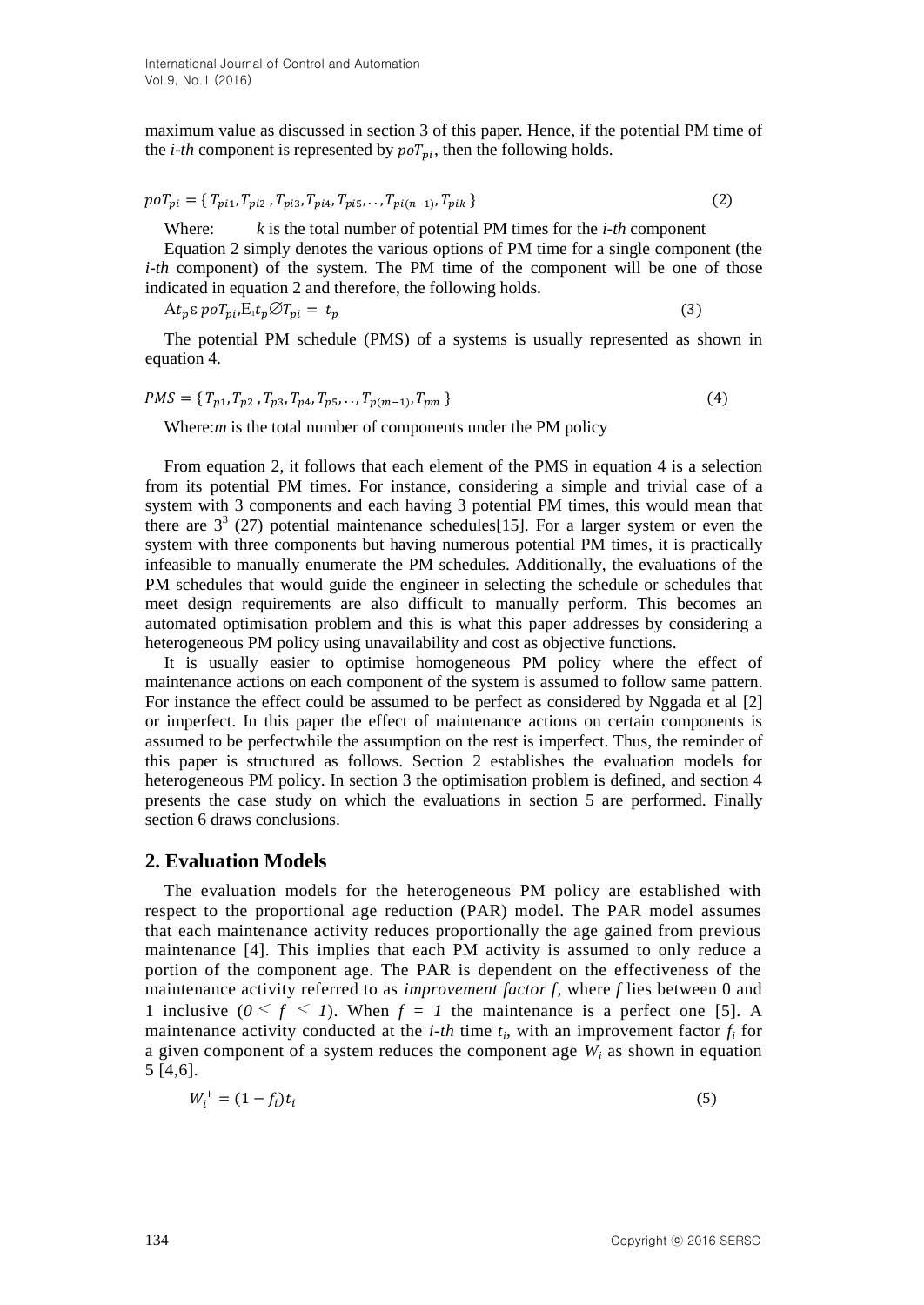Where  $t_i$  is the time at which the *i-th* maintenance is carried out.  $W_i^+$  is known as the *effective age* of the component. The plus sign symbolises that the effect of age reduction applies only after the PM activity.To establish the evaluation models, a second assumption in this paper is that component failures follow the Weibull distribution.

#### **2.1. Perfect Preventive Maintenance (PPM) Models**

Under prefect preventive maintenance policy there is no repair and this simplifies the evaluation models. The availability and cost models are discussed next.

**2.1.1. PPM Availability and Unavailability Model**: The assumption under PPM is that there is no repair and therefore, availability is synonymous to reliability. Hence the availability model is as shown in equation 6 [2] and unavailability in equation 7.

$$
A_{ppm}(t) = exp\left[-n\left(\frac{T_p}{\Theta}\right)^{\beta}\right] exp\left[-\left(\frac{t - nT_p}{\Theta}\right)^{\beta}\right] \quad ; nT_p \le t \le (n+1)T_p \tag{6}
$$

Where:  $A_{vvm}$  is availability under PPM

*t* is the time under consideration  $T_n$  is PM time of the component under consideration *n* is the total number of PM times for the component  $\beta$ is Weibull shape parameter Ѳis the Weibull scale parameter

The work in this paper also assumes that component was new at the start of the maintenance policy. Therefore,  $\gamma$  (location parameter) assumes value 0 and this is exactly why it does not appear in equation 6.

 $U_{ppm}(t) = 1 - A_{ppm}(t)$  (7)

Where:  $U_{nnm}$  is unavailability under PPM

**2.1.2. PPM Cost Model**: The total preventive maintenance cost depends on the total number of PM stages for a given component. With the assumption that no repair is carried out under PPM policy, the component total cost model becomes a simple one. Considering the *i-th*component of a system, its total cost is as shown in equation 8. This is a basic cost model and could be modified or extended depending on the problem domain.

$$
C_{pci} = n_i C_{ppmi} + C_{ci}
$$
 (8)

Where: *Cpci* is the total cost for the *i-th* component under PPM *Cppmi* is the cost of performing PPM for the *i-th* component *Cci* is the unit cost of the *i-th* component *ni* is the total number of PM stages for the *i-th* component

Using equation 8, the total system cost  $C_{PPMs}$  under PPM is established as:

$$
C_{PPMs} = \sum_{i}^{m} C_{pci} (9)
$$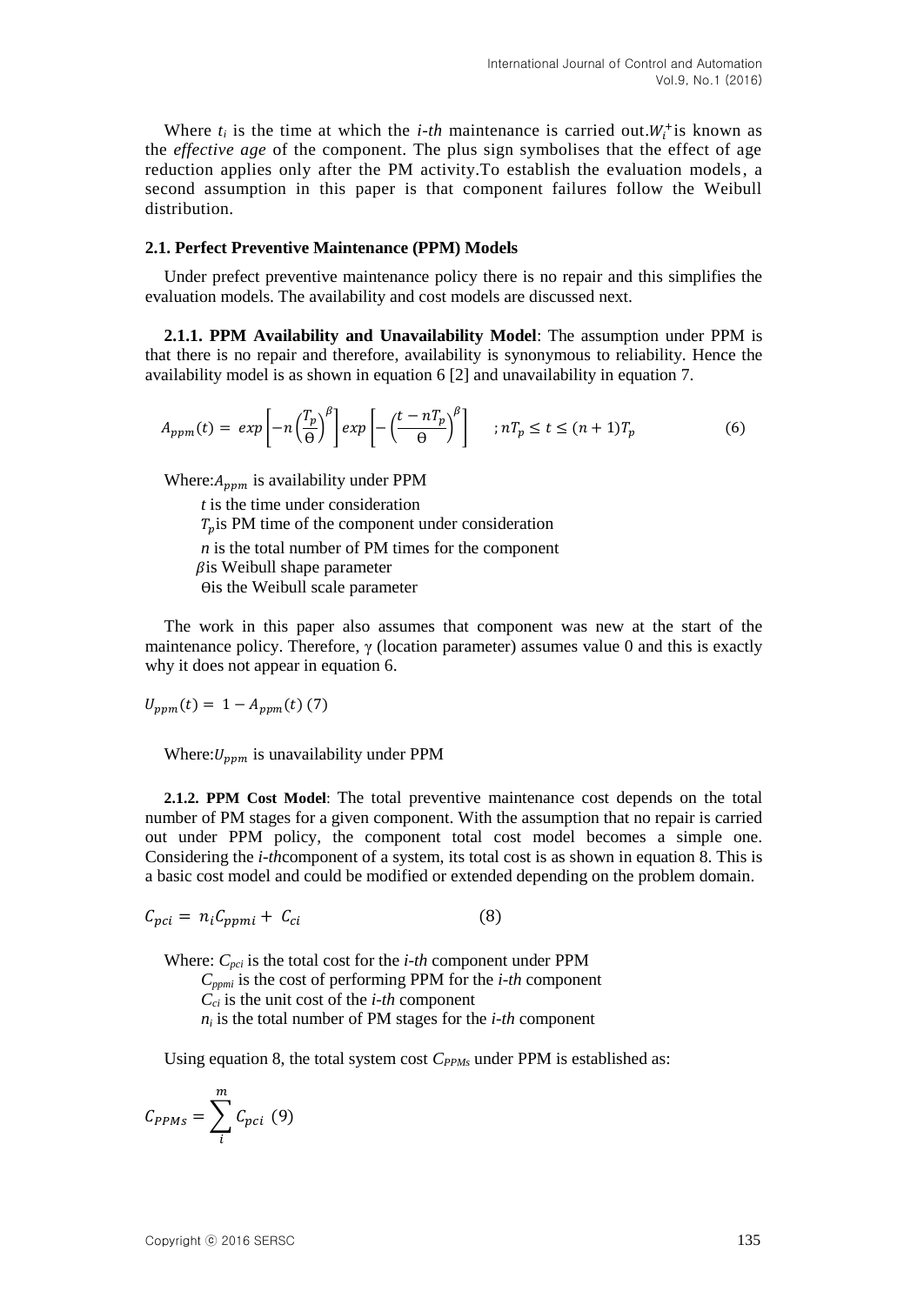Where *m* as earlier mentioned is the number of system components identified for PPM.

#### **2.2. Imperfect Preventive Maintenance (IPM) Models**

Under IPM policy, repair of components is taken into account. However, one of objectives of IPM is to improve availability either through quick but effective repair or reducing to a very minimal level the occurrence of failure that will infer corrective maintenance. Hence, the third assumption in this paper is that no failure that will bring the system to halt resulting into corrective maintenance occurs in-between PM times. Sequel to this, minimal repair [5] is considered.

**2.2.1. IPM Availability and Unavailability Model: The availability A<sub>ipm</sub> of a component** depends on reliability and maintenance. Thus availability can be modeled using the standard availability expression shown in equation 10 [7].

$$
A_{ipm} = \frac{UT}{UT + DT} \tag{10}
$$

Where:UT is the up time of the component DT is the down time of the component

Let  $\mu_m$  be the mean time for minimal repair of the component μ be the mean time to repair of the component  $\lambda(t)$  be the hazard rate (also referred to as failure rate) of the component

Then, UT and DT can be defined as:

$$
UT = T_p - \mu_m \int \lambda(t) dt \tag{11}
$$

$$
DT = \mu + \mu_m \int \lambda(t)dt \tag{12}
$$

Similar expression of equations 11 and 12 are found in Tsai et al [8] while Sheu et al [9] has similar expression to equation 11.

To solve for  $\lambda(t)$ , let the following hold;

$$
N(t) = \int \lambda(t) dt
$$
 (13)

According to Birolini[10]:

$$
\lambda(t) = -\frac{dR(t)/dt}{R(t)}
$$

Using Weibull distribution, the following applies;

$$
dR(t) = e^{-\left(\frac{t-\gamma}{\theta}\right)^{\beta}}\Big|_{dt}
$$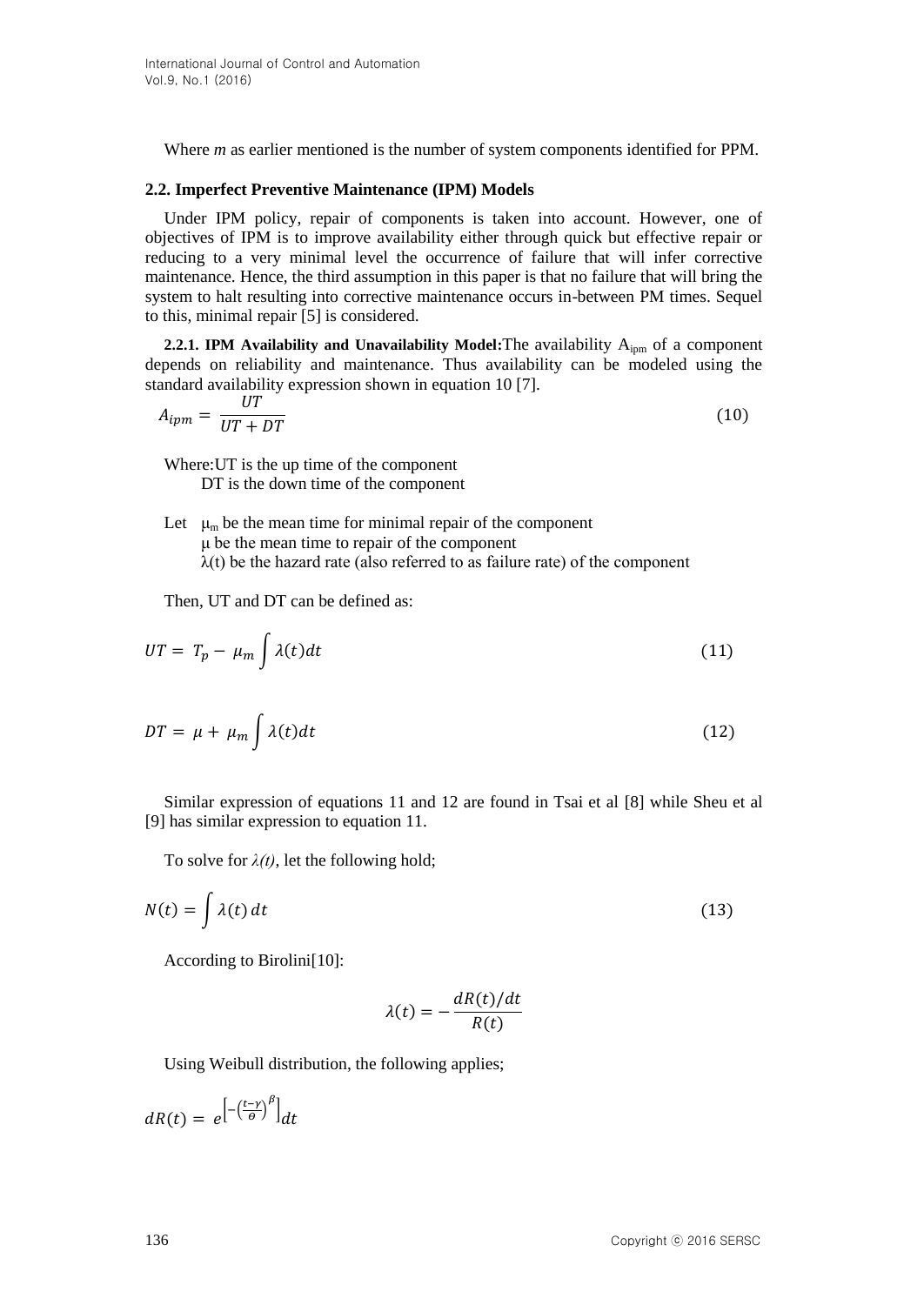Since it is assumed that a component life begins at time  $t = 0$ , the location parameter  $\gamma$ takes a value 0 and therefore the above is simplified to:

$$
dR(t) = e^{-\left(\frac{t}{\theta}\right)^{\beta}} dt
$$

By using Chain Rule and hence, integrating equation 13, the following is derived.

$$
N(t) = \frac{1}{\theta^{\beta}} |t^{\beta}| \tag{14}
$$

The limits of the integration will be the effective age at the previous PM stage (as lower limit) and the age at the current PM stage (as upper limit). Therefore:

$$
N(t) = \int_{W_{j-1}^+}^{W_j} \lambda(t) dt
$$

$$
N(t) = \frac{1}{\theta^{\beta}} |t^{\beta}|_{W_{j-1}^+}^{W_j}
$$
 (15)

Where *j* represents the *j-th* PM time. Substituting the above in both equations 11 and 12, gives equations 16 and 17 respectively.

$$
UT = T_p - \frac{\mu_m}{\theta^{\beta}} |t^{\beta}|_{W_{j-1}^+}^{W_j}
$$
 (16)

$$
DT = \mu + \frac{\mu_m}{\theta^{\beta}} |t^{\beta}|_{W_{j-1}^+}^{W_j}
$$
 (17)

Substituting equation 16 and 17 into equation 10 gives the following:

$$
A_{ipm} = \frac{T_p - \frac{\mu_m}{\theta^{\beta}} |t^{\beta}|_{W_{j-1}^+}^{W_j}}{\left(T_p - \frac{\mu_m}{\theta^{\beta}} |t^{\beta}|_{W_{j-1}^+}^{W_j}\right) + \left(\mu + \frac{\mu_m}{\theta^{\beta}} |t^{\beta}|_{W_{j-1}^+}^{W_j}\right)}
$$

The above equation is only a reflection of the first PM stage, and therefore for *n* number of PM stages, it transforms into equation 18.

$$
A_{ipm} = \frac{\sum_{j=1}^{n} \left( T_p - \frac{\mu_m}{\theta^{\beta}} \left| t^{\beta} \right|_{W_{j-1}^+}^{W_j} \right)}{\sum_{j=1}^{n} \left[ \left( T_p - \frac{\mu_m}{\theta^{\beta}} \left| t^{\beta} \right|_{W_{j-1}^+}^{W_j} \right) + \left( \mu + \frac{\mu_m}{\theta^{\beta}} \left| t^{\beta} \right|_{W_{j-1}^+}^{W_j} \right) \right]}
$$
(18)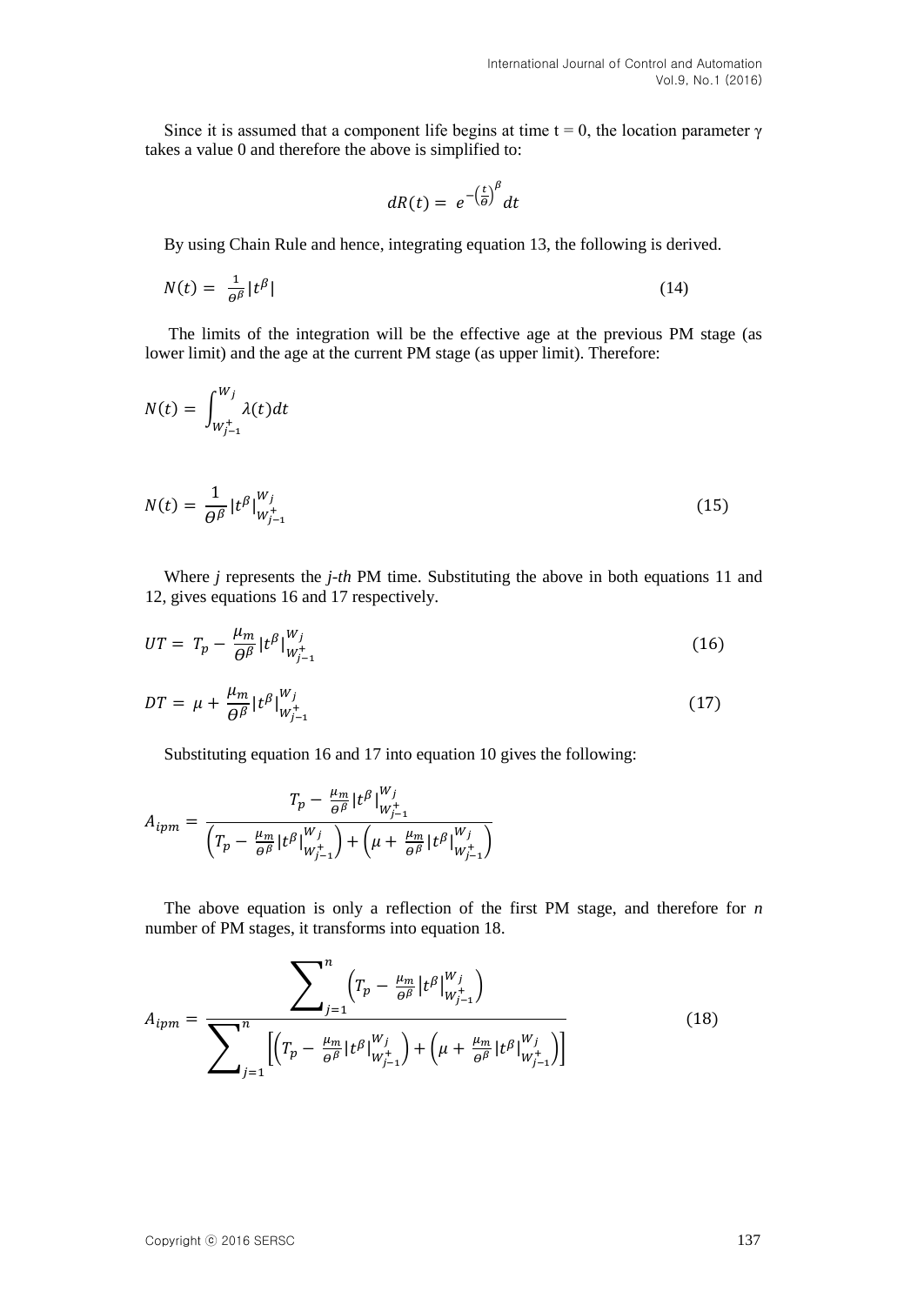The unavailability of a component  $U_{\text{ipm}}$  is therefore as expressed in equation 19.

$$
U_{ipm} = 1 - A_{ipm} \tag{19}
$$

**2.2.1. IPM Cost Model:**Maintenance cost models may vary and are specific to the problem domain; for instance the cost model for production industry may differ from that of an aviation industry. As mentioned earlier this paper establishes basic model from which industry specific models could evolve. The total cost of the *i-th* component of a system under IPM and taking minimal repair into account can be expressed as shown in equation 20.

$$
C_{ci} = C_{mri} \sum_{j=1}^{n} N(t) + n_i C_{pmi} + C_i
$$
 (20)

Where:  $C_{ci}$  is the IPM total cost for the *i-th* component

Cmri is the cost of minimal repair for the *i-th* component

 $C_i$  is the unit cost of the *i-th* component

 $C_{\text{pmi}}$  is the cost of performing IPM for the *i-th* component at each PM stage

N(t) in equation 13 is as derived in equation 15 and therefore, substituting it in equation 20 gives equation 21.

$$
C_{ci} = C_{mri} \sum_{j=1}^{n} \left( \frac{1}{\theta^{\beta}} |t^{\beta}|_{W_{j-1}^{+}}^{W_j} \right) + n_i C_{pmi} + C_i
$$
 (21)

The total IPM cost  $C_{IPMs}$  for a system is the summation of all the total IPM cost of its constituent components. This is expressed in equation 22.

$$
C_{IPMS} = \sum_{i=1}^{m} C_{ci} \tag{22}
$$

Where:*i* is the index of the *i-th* component of the system *m* is the number of components in the system identified for PM

### **3. Defining the Optimisation Problem**

To define the PM optimisation, constraints which guide the solution search to region of feasible solutions must first be defined. The same constraints used by Nggada et al [2] are also adopted in this paper and are described as follows.

Constraint 1 (C1): The shortest system PM interval T is chosen such that its value is less than the failure rate of the component that fails most often in the system. This is done to ensure that PM is not performed late. This is formally denoted as follows.

$$
T < \frac{1}{\lambda_H}
$$
 C1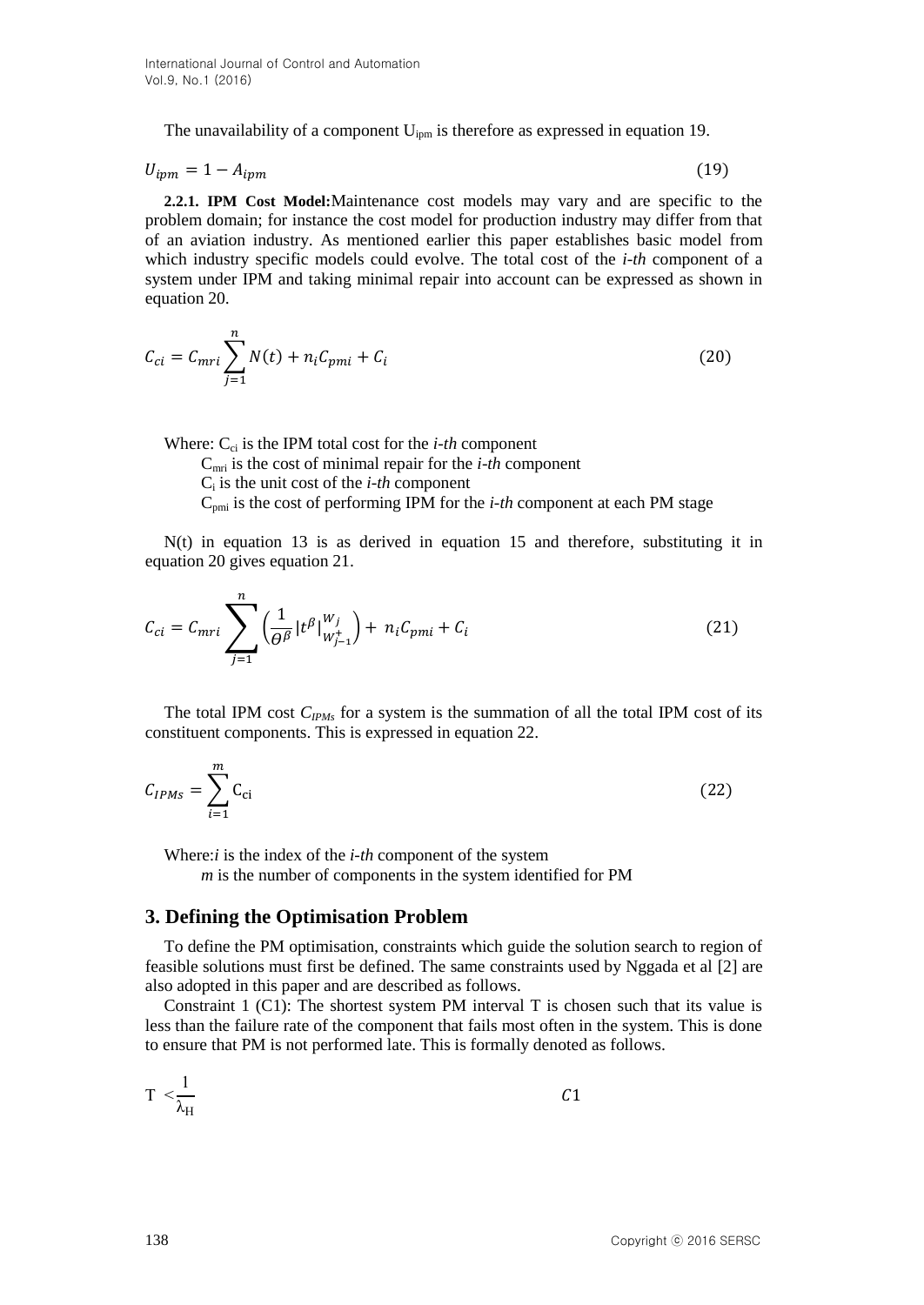Constraint 2 (C2): The PM time of each component is chosen such that it is less or equal to the average failure time (AFT) of the component. The AFT is synonymous to mean time to failure (MTTF) in the case of PPM, and to mean time between failures in the case of IPM. This is formally denoted as follows.

$$
\alpha_i T \leq \begin{cases} \frac{1}{\lambda_i} & \text{if } ATF_i \leq RT \\ RT & \text{if } ATF_i > RT \end{cases} \tag{C2}
$$

Where: $i = 1 \ldots m$ , is the number of components  $\alpha_i$  is the CoMI for the *i-th* component

The definition of the PM scheduling optimisation is thus as follows. *min***F**( $\alpha$ ) = {  $U(\alpha)$ ,  $C(\alpha)$  } such that:

$$
\alpha \in A,
$$
  
\n
$$
T < \frac{1}{\lambda_{H}},
$$
  
\n
$$
\alpha_{i}T \leq \begin{cases} \frac{1}{\lambda_{i}} & ; ATF_{i} \leq RT \\ RT & ; ATF_{i} > RT \end{cases}
$$

Where: **A** is the solution space of all CoMIs.

 $a = \{a_1, a_2, a_3, \ldots, a_{m-2}, a_{m-1}, a_m\}$ *U* is the system unavailability *C* is the system cost

The objective functions (*U* and *C*) are detailed as follows.

$$
U(\boldsymbol{\alpha}) = O_{S}(\boldsymbol{\alpha}) = \begin{cases} \{U_{ppm}(\alpha_1), U_{ppm}(\alpha_2), \ldots U_{ppm}(\alpha_m), \} & ; \text{ under PPM} \\ \{U_{ipm}(\alpha_1), U_{ipm}(\alpha_2), \ldots U_{ipm}(\alpha_m), \} & ; \text{ underIPM} \end{cases}
$$

Where:  $U_{nnm}$  is the component unavailability under PPM as expressed in equation 7

 $U_{ipm}$  is the component unavailability under IPM as expressed in equation 19

 $O_s$  is the system unavailability which is evaluated using the Esary-Proschan approximation [11] as expressed in equation 23

The Esary-Proschan evaluation is applied on the minimal cut sets of the fault trees produced for the system; i.e. by HiP-HOPS analysis or any capable tool.

$$
O_{s} = \prod_{i=1}^{v} \left( 1 - \prod_{j=1}^{k} (1 - O_{ij}) \right)
$$
 (23)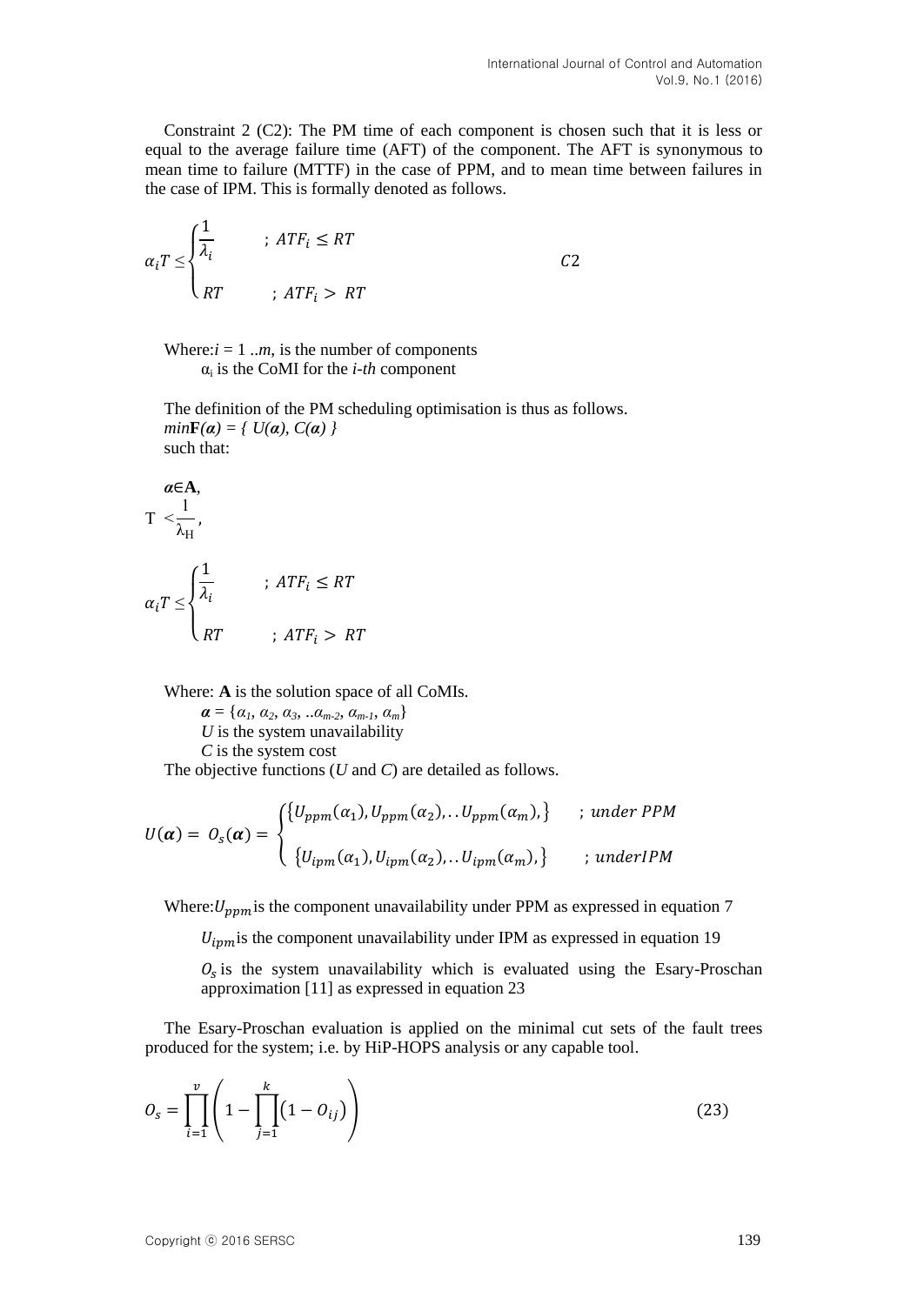Where: $O_{ij}$  is the evaluated unavailability function for the *i-th* component *v* is the number of cut sets and *k* the order of the *i-th* cut set.

$$
C(\boldsymbol{\alpha}) = \begin{cases} C_{PPMs}(\boldsymbol{\alpha}) = \{C_{pc1}(\alpha_1), C_{pc2}(\alpha_2), \dots C_{pcm}(\alpha_m), \} & ; \text{ under } PPM \\ \dots & \\ C_{IPMs}(\boldsymbol{\alpha}) = \{C_{c1}(\alpha_1), C_{c2}(\alpha_2), \dots C_{cm}(\alpha_m), \} & ; \text{ under} IBM \end{cases}
$$

Where:  $C_{PPMS}$  is the system cost under PPM as expressed in equation 9

 $C_{pci}$  is the cost for the *i-th* component under PPM as expressed in equation 8  $C_{IPMS}$  is the system cost under IPM as expressed in equation 22  $C_{ci}$  is the cost for the *i-th* component under IPM as expressed in equation 21

It is also useful to note that enforcing constraint C2 requires further step; the maximum CoMI  $\alpha_{\text{max}}$  for any given component must be determined. The CoMI  $\alpha_i$  for the *i-th* component should be a value such that  $1 \leq \alpha_i \leq \alpha_{i_{\text{max}}} \cdot \alpha_{i_{\text{max}}}$  for the *i-th* component is evaluated as expressed in equation 24.

$$
\alpha_{imax} = \begin{cases} Q\left(\frac{ATF}{T}\right) & ; ATF_i \le RT \\ Q\left(\frac{RT}{T}\right) & ; ATF_i > RT \end{cases}
$$
 (24)

Where:  $Q$  is the integer quotient of the division

Thus, in generating a PM individual, each constituent CoMI is a random integer between 1 and  $\alpha_{\text{imax}}$  inclusive.

### **3.1. Optimisation Algorithm**

To optimise the schedules of a heterogeneous PM policy, a variant of the Nondominated Sorting Genetic Algorithm (NSGA) II is developed. The developed NSGA II is similar to that defined by Nggada et al [2] for PPM optimisation and is discussed below.

| i.                                 | Set population index $t = 1$ .                                                                                |  |  |  |
|------------------------------------|---------------------------------------------------------------------------------------------------------------|--|--|--|
| ii.                                | Set front index $i = 1$ .                                                                                     |  |  |  |
| iii.                               | Randomly generate an initial population $P_t$ of N number of PM                                               |  |  |  |
|                                    | individuals. This is performed by obtaining a random value of                                                 |  |  |  |
| CoMI                               | $\alpha_i$ ; $\alpha_i$ = random(1 $\alpha_{imag}$ ).                                                         |  |  |  |
| iv.                                | $\forall p \in P_t$ , configure the variant of the system model with p by using                               |  |  |  |
| the                                | encoding to set the CoMI of each component and then evaluate                                                  |  |  |  |
| the                                | unavailability and cost (objective functions) of the system.                                                  |  |  |  |
| V.                                 | $\forall p \in P$ , find <i>n</i> <sub>p</sub> number of solutions that dominate p, and S <sub>p</sub> set of |  |  |  |
| solutions for which $p$ dominates. |                                                                                                               |  |  |  |
| VI.                                | Add all p with $n_p = 0$ into the set $F_i$ (the <i>i-th</i> front) and assign                                |  |  |  |
|                                    | domination rank $R_p = i$ .                                                                                   |  |  |  |
| vii.                               | For each $p \in F_i$ assign crowding distance to p.                                                           |  |  |  |
| viii.                              | Increment front index by 1; i.e. $i = i + 1$ .                                                                |  |  |  |
| ix.                                | For each $p \in F_{i-1}$ , visit each $q \in S_p$ and decrement $n_q$ by 1, if by                             |  |  |  |
| doing                              | so, $n_a$ becomes 0 then add q into the set $F_i$ (q belonging to                                             |  |  |  |
| front i, $R_q$                     | $=$ i).                                                                                                       |  |  |  |
|                                    |                                                                                                               |  |  |  |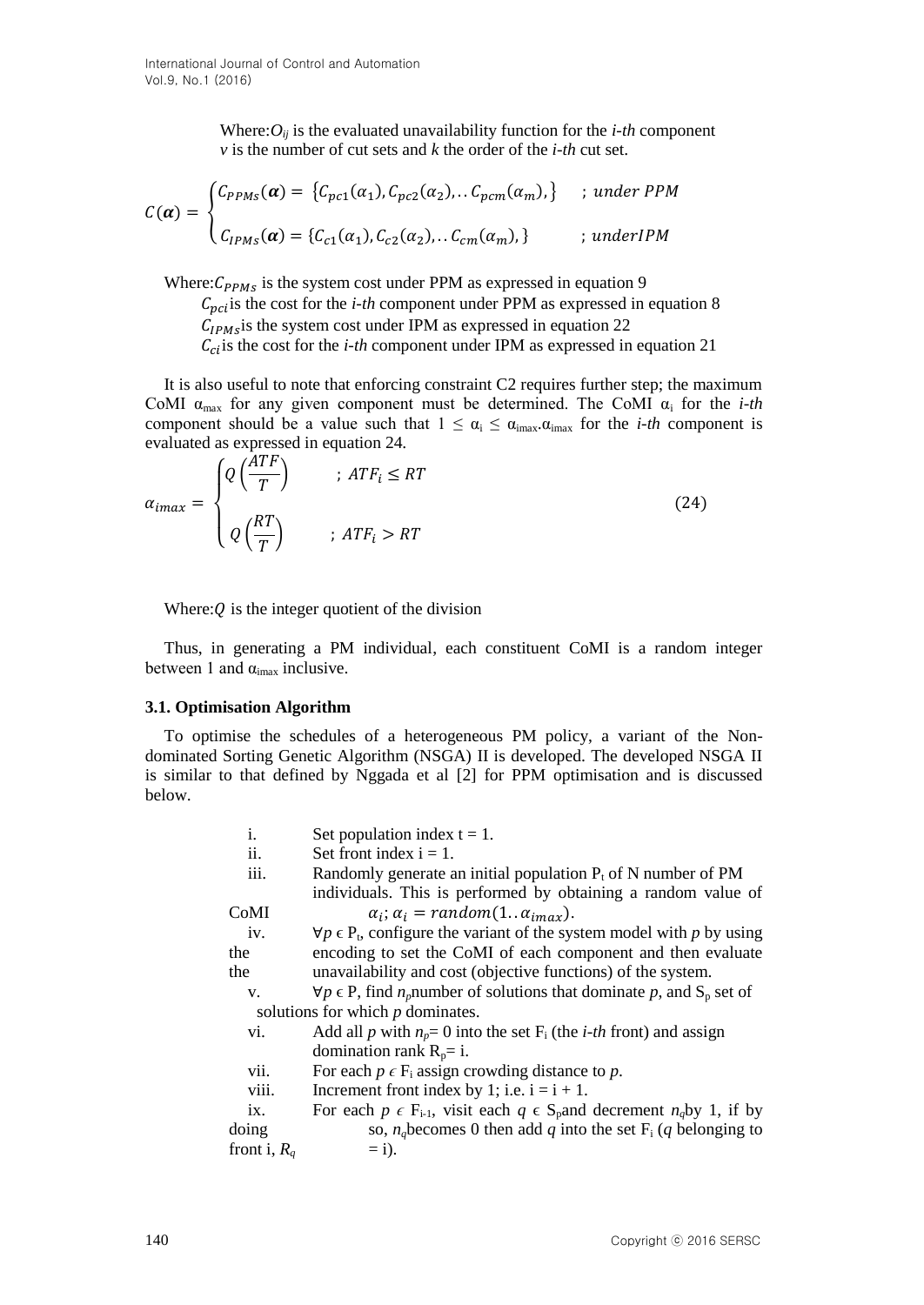- x. Repeat step viii to find subsequent fronts.
- xi. Perform recombination as follows (steps "a" "j" below).
	- (a) Set child population  $Q_t = \emptyset$ .
	- (b) Use binary tournament selection to select two parents from population  $P_t$ .
	- $(c)$  With probability  $P_c$ , perform uniform crossover on the selected parents to evolve with a child p.
- (d) With probability  $P_m$ , perform mutation by perturbing the gene of a selected component (component i) with a value between

- 1 and  $\alpha_{i max}$ .
	- (e) Add p to  $Q_t$ ; i.e.  $Q_t = Q_t \cup p$ .
	- (f) If the size of  $Q_t$  is not equal to N, then go to step "b".

(g)  $\forall p \in Q_t$ , configure the variant of the system model with p. The values of objective functions (unavailability and cost) are also calculated.

(h) P<sub>t</sub> and Q<sub>t</sub> are combined into B<sub>t</sub>; i.e. B<sub>t</sub> = P<sub>t</sub>∪Q<sub>t</sub> and B<sub>t</sub> is sorted based on non-domination.

(i) From 2N solutions (combination of  $P_t$  and  $Q_t$ ) in  $B_t$ , N best solutions are selected using the crowding calculation and comparison [13] to form  $P_{t+1}$ .

(i) Increment population index by 1; i.e.  $t = t + 1$ .

xii. If maximum generation is not reached then go to iv else terminate giving the set of PM individuals in the first front  $F_1$  as the solution.

### **4. Case Study**

The formulated optimisation is demonstrated on a model of an aircraft wheel brake system (AWBS) shown in Figure 1. HiP-HOPS, a well established dependability analysis tool which was first developed by Papadopoulos and McDemid[14] was used. Each component of the AWBS was annotated with failure expressions in HiP-HOPS. The expressions were simple and are as observable at the output ports of the components. Hence, the analysis is focused on omission of function.

The AWBS model is adapted from Sharvia[12]. The AWBS provides safe baking for the aircraft during taxiing. Safe braking means that there is supply of correct pressure to the brake actuator or the wheel brake system (WBS) seen in Figure 1. This way, skidding or taxiing beyond or before expected point could be prevented. The wheel brake system also prevents the occurrence of unintended aircraft motion, especially when parked.

The AWBS consists of two primary hydraulic pumps; Green and Blue. In normal mode of braking, the Green pump provides the required hydraulic pressure while the Blue pump provides pressure in alternative mode. The alternative mode becomes active when failure occurs in normal mode. The Green valve and Blue valve control pressure from the Green pump and Blue pump respectively. In normal mode the Green valve and Blue valve are both opened to provide constant stream of pressure to the Selector valve. However, only one of the two redundant hydraulic lines is selected by the Selector valve to prevent a scenario where both provide braking pressure.

In a normal braking mode, the brake system control unit (BSCU) can receive as input the Brake pedal position which it processes to produce control signals for braking. The BSCU also receives several other input signals which are continuously being monitored. These inputs indicate certain critical aircraft and system (AWBS) states so that the correct braking function is achieved to improve fault tolerance mechanism. The BSCU basically computes braking and anti-skid commands and transmits the signal to the appropriate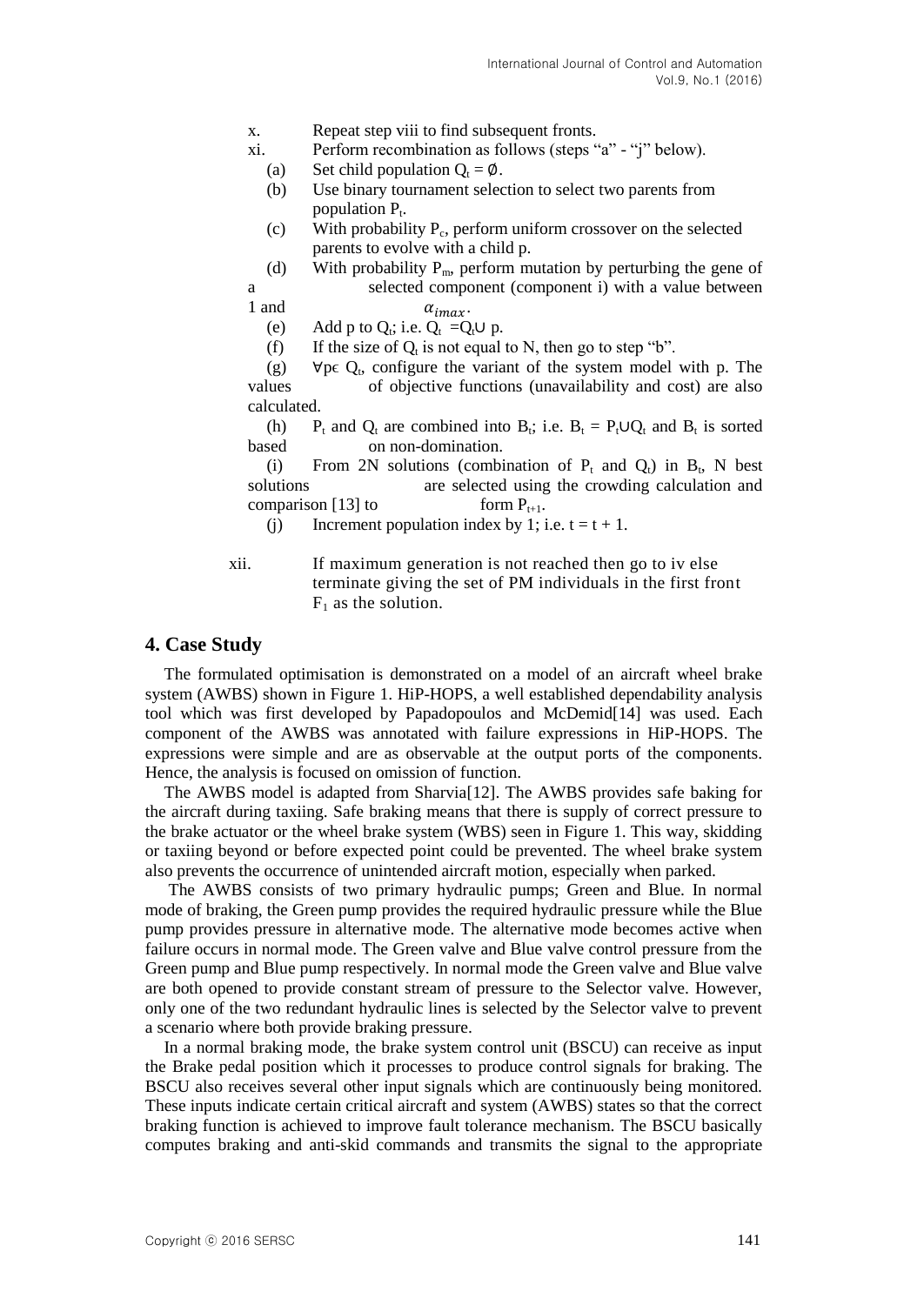braking channel. The Aircraft speed and Deceleration rate are used when Auto brake is true.

The Selector valve receives braking pressure from the Green pump and in addition to the control signal received from the BSCU, brake pressure is further transmitted to the CMD/AS meter valveG which measures the amount of brake pressure and adjusts the valve position to output the required amount of pressure based on the command issued by the BSCU. The brake pressure is further transmitted to the WBS through normal pressure NormalP.

Should failure exist in control pressure which emanates from CMD/AS meter valveG, a signal is sent to the BSCU to put the AWBS into alternative mode and the braking process continues in this mode. In addition, the AWBS enters alternative mode when (i) Green pump produces pressure below threshold or pressure is omitted, or (ii) when any other failure occur along the Green pump line. Once an alternative mode is activated, an OnAlternative signal is sent to inform the Selector valve to ignore any pressure from the Green valve. Once the AWBS goes into alternative mode, reverting to normal mode is impossible during the mission time of the aircraft.

The Selector valve in alternative mode receives braking control pressure from the Blue pump in addition to brake control signal from the BSCU. Brake pressure is then transmitted to the CMD/AS meter valveB which also measures the amount of brake pressure and adjusts the valve position to output the required amount of pressure based on the command issued by the BSCU. The brake pressure is further transmitted to the WBS through alternative pressure AlternativeP.



**Figure 1. Aircraft Wheel Brake System**

As an increased safety measure, the AWBS comprise of an Accumulator valve which continuously receives pressure from Accumulator pump. The Accumulator valve also receives control signal from the BSCU in order to be informed of what mode is in force. In Alternative mode primary channel of output is given to the CMD/AS meter valveB and the Accumulator valve is left redundant. However when there is no pressure from the Selector valve or the pressure falls under threshold when the AWBS is in Alternative mode, the AWBS enters emergency mode and pressure from the Accumulator pump is released to the Accumulator valve and the braking pressure is transmitted to the Manual meter valve. The Manual meter valve also receives as input, pressure from Mechanical pedal which serves as an extra safety measure. The Manual meter valve regulates pressure from the Selector valve and the Accumulator pump. The pressure is further transmitted to the WBS through emergency pressure EmergencyP.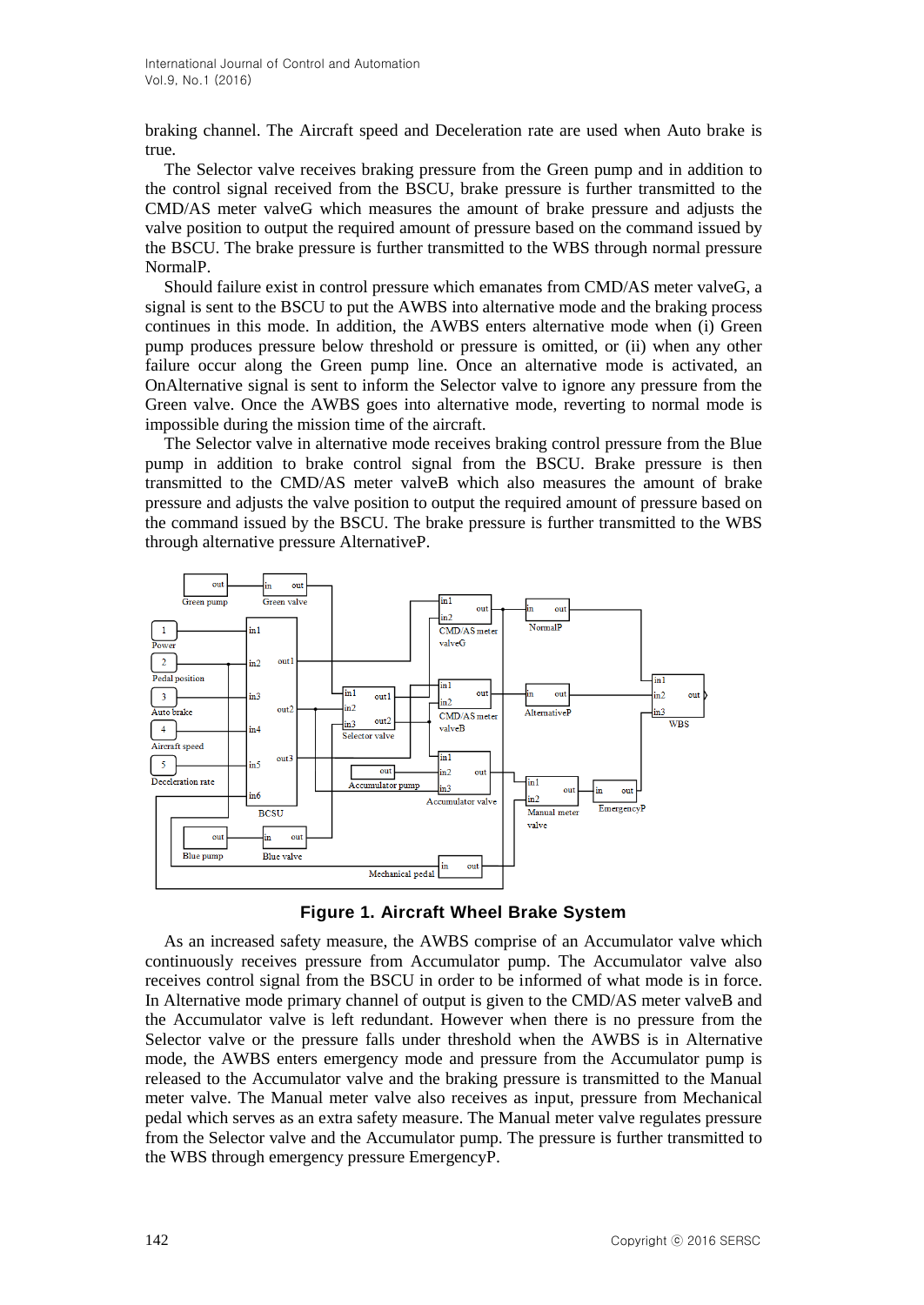# **5. Evaluations**

Components failure is assumed to follow Weibull distribution characteristics. Therefore, the defined optimisation problem was evaluated using the following parameters.

Weibull scale  $= 25000$  (assumed to be the useful life/risk time of the system)

Weibull shape parameter  $= 2$  (failure rate is assumed to increase with time)

Weibull location parameter  $= 0$  (components are assumed to be new when system was new)

In addition to the Weibull specific parameters, the optimisation was run through 400 generations and the following components were subjected to IPM policy while the rest to PPM policy: *Green Pump, Blue Pump, Green Valve, Blue Valve, Accumulator Pump, Accumulator Valve, Selector Valve*.

The results are discussed next.

### **5.1. Results**

The optimisation run through 400 generations produced 4046 optimal PM schedules. Among these optimal PM schedules, a system engineer could select which one to implement based on requirements; such as within a cost and unavailability bracket or a schedule that is closest to a specified value for cost and unavailability. Figure 2 shows the Pareto frontier of the solutions. At the 400thgeneration, optimal PM schedules were also found which implies that it is likely that beyond the 400th generation more optimal PM schedules will be found.

The optimal PM schedules at the further end of each axis in the Pareto frontier is here defined as the *terminal optimal schedules*, and the values of both are thus discussed. The optimal PM schedule found with the lowest cost value of 51277.4 and highest unavailability value of 0.151447 was in generation 7. Similarly, the optimal PM schedule found with the highest cost value of 82309.7 and lowest unavailability value of 0.104925 was found in generation 143. This implies that the objective space in terms of cost is *31032.3* (82309.7 - 51277.4) and *0.046522* (0.151447 - 0.104925) in terms of unavailability.



**Figure 2. Optimal Heterogeneous PM Schedules**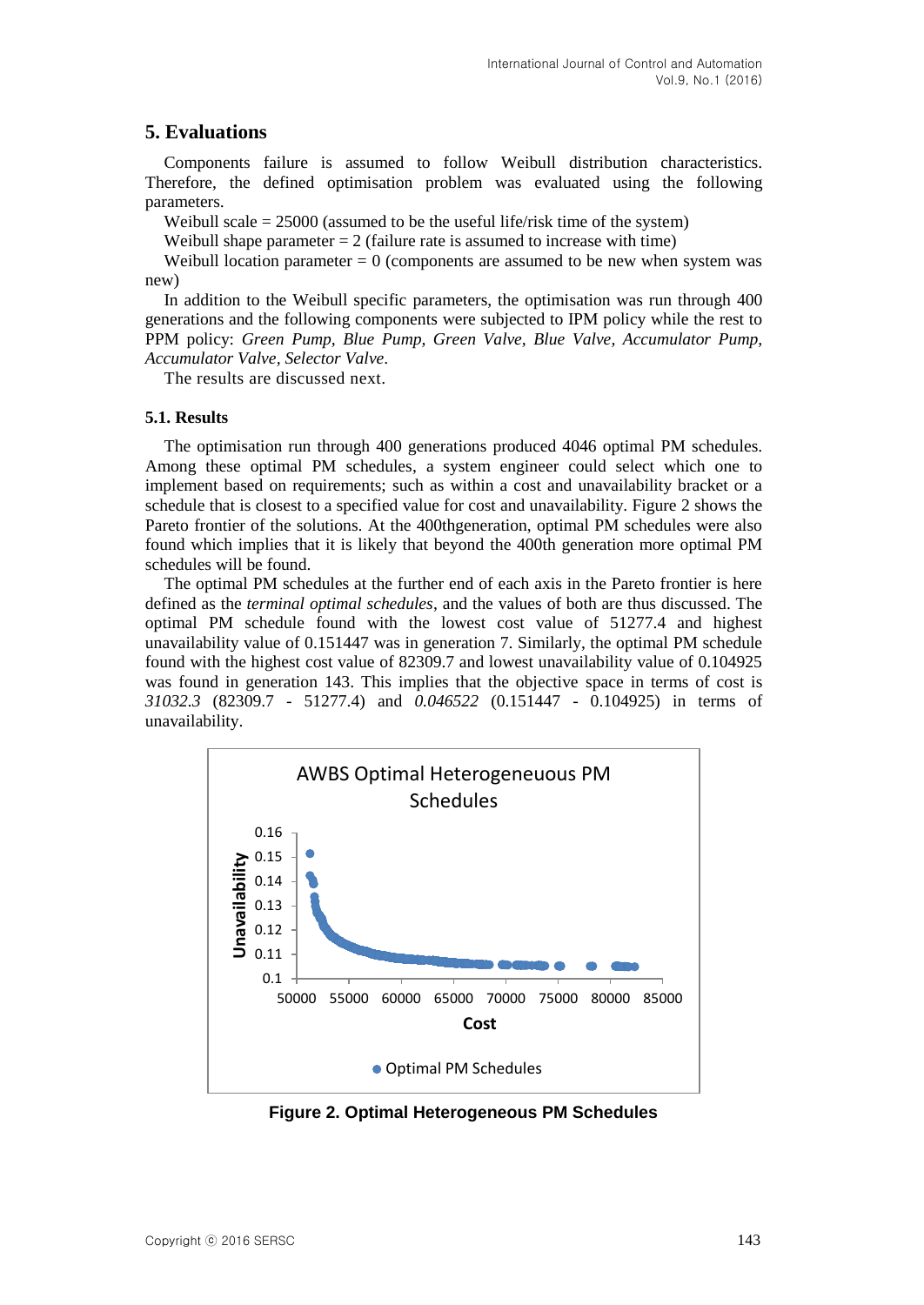International Journal of Control and Automation Vol.9, No.1 (2016)

Figure 2 shows the possible configurations of the system with respect to heterogeneous PM policy. As mentioned earlier, it is easier to assume PPM on all components of the system and to carry out the evaluations and thus, the optimisation. Therefore, it will be useful to also perform PPM optimisation on the AWBS under the same specifications as the heterogeneous PM policy and to discuss the two results. The results of the PPM optimisationare shown in Figure 3.

PPM optimisation was allowed to run up to the 400th generation and produced 1128 PPM schedules. The Pareto frontier of the PPM schedules is as shown in Figure 3. The optimal PPM schedule found with the lowest cost value of 48590 and highest unavailability value of 0.304612 was in generation 22. Similarly, the PPM schedule with the highest cost value of 137640 and lowest unavailability value of 0.0104905 was found in generation 369. The objective space in terms of cost is *89050* (137640 - 48590) and *0.2941215* (0.304612 - 0.0104905) for unavailability. Table 1 presents the objective functions value of the terminal optimal schedules of both Figure 2 (heterogeneous PM schedules) and Figure 3 (PPM schedules) while Table 2 presents the differences in object space between heterogeneous PM and PPM policy.



**Figure 3. Optimal PPM Schedules**

**Table 1. Objective Functions Value of Terminal Optimal Schedules of Figures 2 and 3**

|                               | Heterogeneous PM (HPM) | <b>PPM</b> |
|-------------------------------|------------------------|------------|
| <b>Highest Cost</b>           | 82309.7                | 137640     |
| Lowest Unavailability         | 0.104925               | 0.0104905  |
| <b>Lowest Cost</b>            | 51277.4                | 48590      |
| <b>Highest Unavailability</b> | 0.151447               | 0.304612   |

As expected, Table 1 shows that PPM scheduling optimisation produced the PM schedule with the highest costand the lowest unavailability value.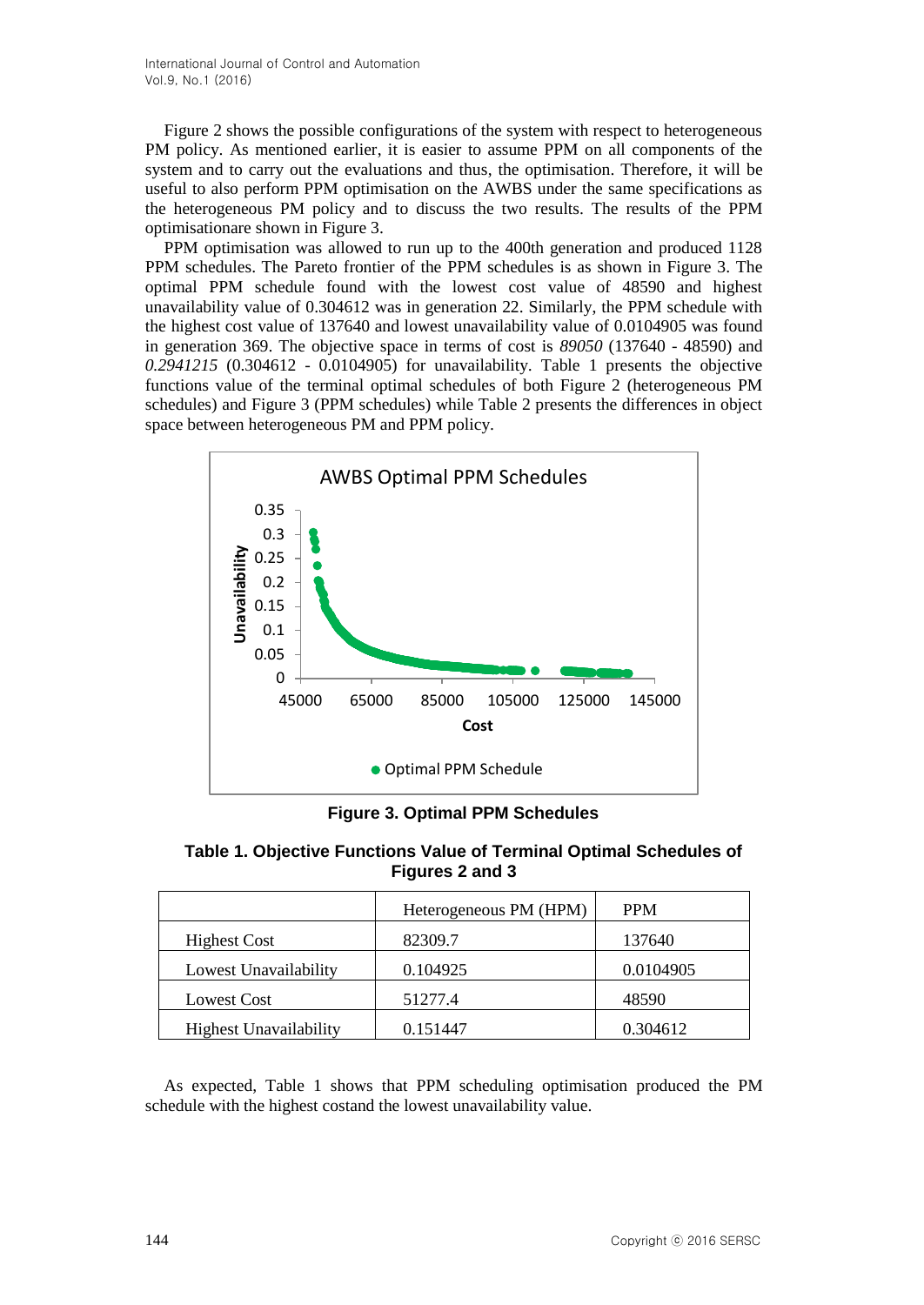|                              | Cost    | Unavailability |
|------------------------------|---------|----------------|
| <b>PPM</b>                   | 89050   | 0.2941215      |
| PM.<br>Heterogeneous<br>HPM) | 31032.3 | 0.046522       |
| Difference (PPM – HPM)       | 58017.7 | 0.2476         |

**Table 2. Difference in Objective Space between Heterogeneous PM and PPM Schedules**

Although the PPM optimisation has greater objective space, it produced less number of optimal PM schedules. This implies that the heterogeneous PM optimisationas illustrated in this paper and on the specific case study, produced schedules with lower crowding distance between successive optimal schedules in the Pareto frontier.

# **6. Conclusions**

Real maintenance problem of engineering systems consists of components whose maintenance actions will result into renewal while others into rejuvenation to a certain degree of improvement. The former refers to perfect preventive maintenance (PPM) while the latter imperfect preventive maintenance (IPM). A maintenance policy which combines the two is referred to as heterogeneous preventive maintenance. This paper has defined the optimisation of heterogeneous preventive maintenance (PM) policy and demonstrated its applicability via a case study. HiP-HOPS was used as the analysis tool. The optimal schedules show trade-offs between cost and unavailability where an engineer can select a schedule based on requirements. Notability, this paper showed that the key to evaluating a heterogeneous PM policy is in defining the evaluation models for perfect preventive maintenance (PPM) and imperfect preventive maintenance (IPM) respectively. A further comparison between optimal heterogeneous PM schedules and optimal PPM schedules showed that PPM optimal schedules has wider objective space although more solutions were found under heterogeneous PM optimisation, implying lower crowding distance between successive optimal schedules in the Pareto frontier.

Further work will be required to automatically generate optimal schedules within a set bracket value for the objective functions value (cost and unavailability).

### **References**

- [1] J. Zhao, A. H. C. Chan, C. Roberts and K. B. Madelin, "Reliability Evaluation and Optimisation of Imperfect Inspections for a Component with Multi-defects", Reliability Engineering and System Safety, vol. 92, **(2007)**, pp. 65 – 73.
- [2] S. H. Nggada, D. J. Parker and Y. I. Papadopoulos, "Dynamic Effect of Perfect Preventive Maintenance on System Reliability and Cost Using HiP-HOPS", IFAC-MCPL, 5th Conference on Management and Control of Production and Logistics, IFAC Proceedings Volumes (IFAC-PapersOnline), **(2010)**; Coimbra, Portugal.
- [3] S. H. Nggada, Y. I. Papadopoulos and D. J. Parker, "Extending HiP-HOPS with Capabilities of Planning Preventative Maintenance, In: Strategic Advantage of Computing Information Systems in Enterprise Management", Volume Containing Revised Selected Papers from the International Conference in Computer Systems and Information Systems, **(2010)**.
- [4] A. Sanchez, S. Carlos, S. Martorell and J. F. Villanueva, "Addressing Imperfect Maintenance Modelling Uncertainty in Unavailability and Cost Based Optimization", Reliability Engineering and System Safety, vol. 94, no. 1, **(2009)**, pp. 23-32.
- [5] S. Martorell, A. Sanchez and V. Serradell, "Age-Dependent Reliability Model Considering Effects of Maintenance and Working Conditions", Reliability Engineering and System Safety, vol. 64, no. 1, **(1999)**, pp. 19-31.
- [6] Y. Tsai, K. Wang and H. Teng, "Optimizing Preventive Maintenance for Mechanical Components using Genetic Algorithms", Reliability Engineering and System Safety, vol. 74, no. 1, **(2001)**, pp. 89-97.